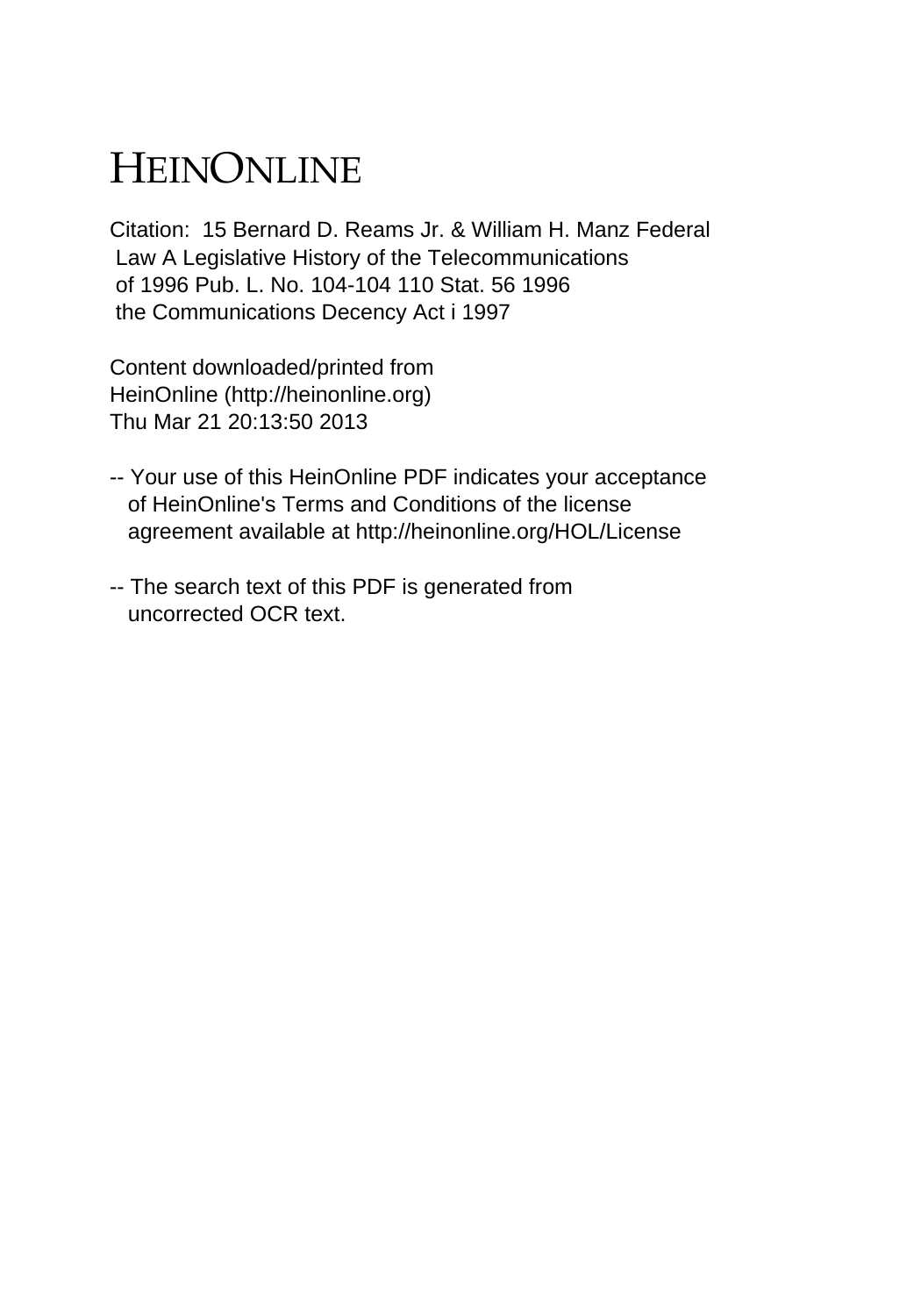## FEDERAL TELECOMMUNICATIONS LAW: A LEGISLATIVE HISTORY OF THE TELECOMMUNICATIONS **ACT** OF **1996** PUB. L. No. 104-104, 110 STAT. 56 (1996) INCLUDING THE COMMUNICATIONS **DECENCY ACT**

Volume **15** Document Numbers **181 - 184**

BY

BERNARD D. REAMS, JR. ASSOCIATE DEAN AND PROFESSOR OF LAW **ST.** JOHN'S UNIVERSITY IN NEW YORK

AND

WILLIAM H. MANz EXECUTIVE LAW LIBRARIAN ST. JOHN'S UNIVERSITY IN NEW YORK

> William **S.** Hein & Co., Inc. Buffalo, N.Y. 1997